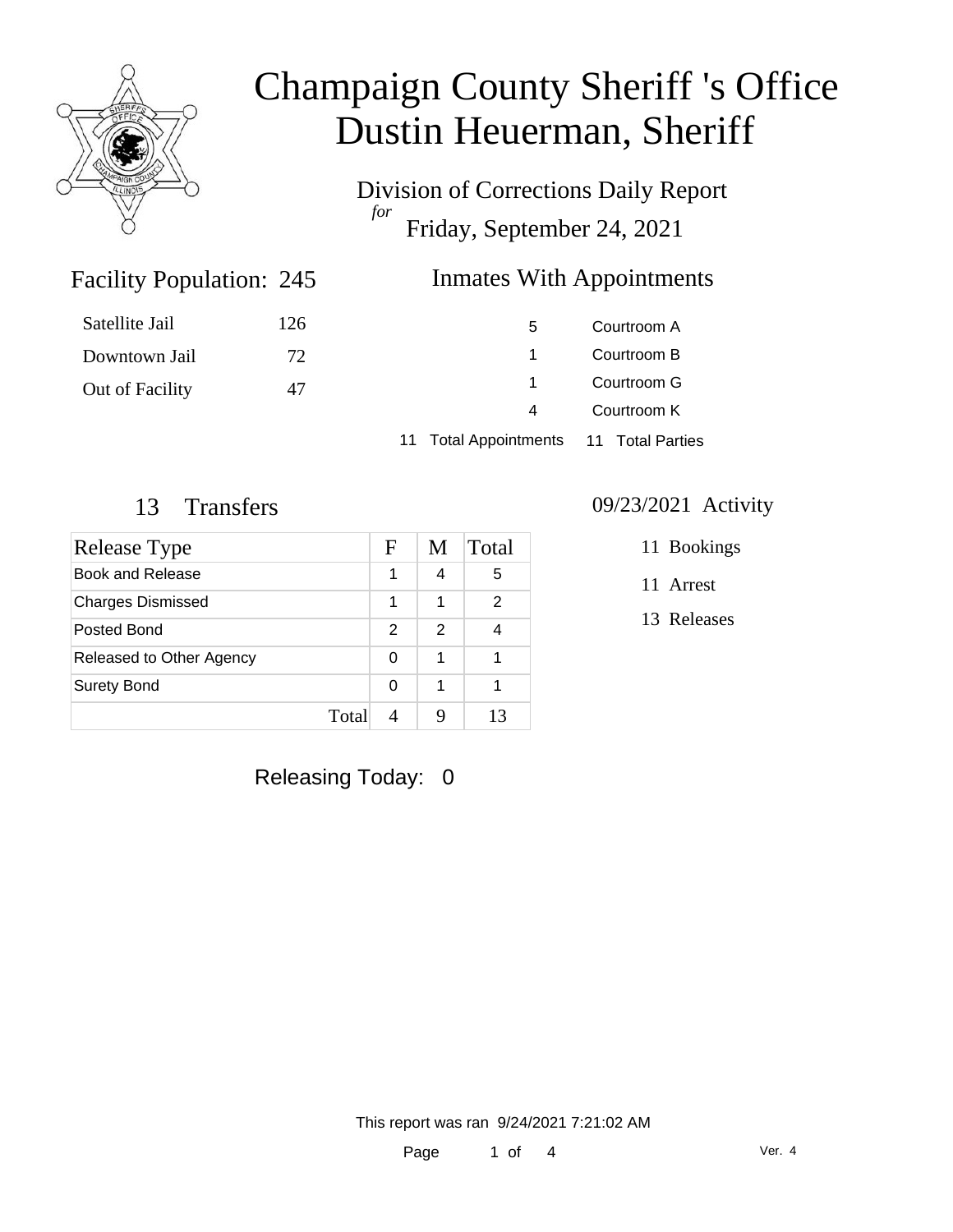

Division of Corrections Daily Report *for* Friday, September 24, 2021

### Custody Status Count

- Civil Sentenced CCCC 1
- Electronic Home Dentention 18
	- Felony Arraignment 5
		- Felony Other 3
	- Felony Pre-Sentence 6
		- Felony Pre-Trial 167
	- Felony Pre-Trial DUI 1
	- Felony Sentenced CCSO 4
	- Felony Sentenced IDOC 15
		- Hold Other 2
	- Misdemeanor Arraignment 2
		- Misdemeanor Other 1
		- Misdemeanor Pre-Trial 1
			- Petition to Revoke 5
			- Remanded to DHS 13
			- Traffic Arraignment 1
				- Total 245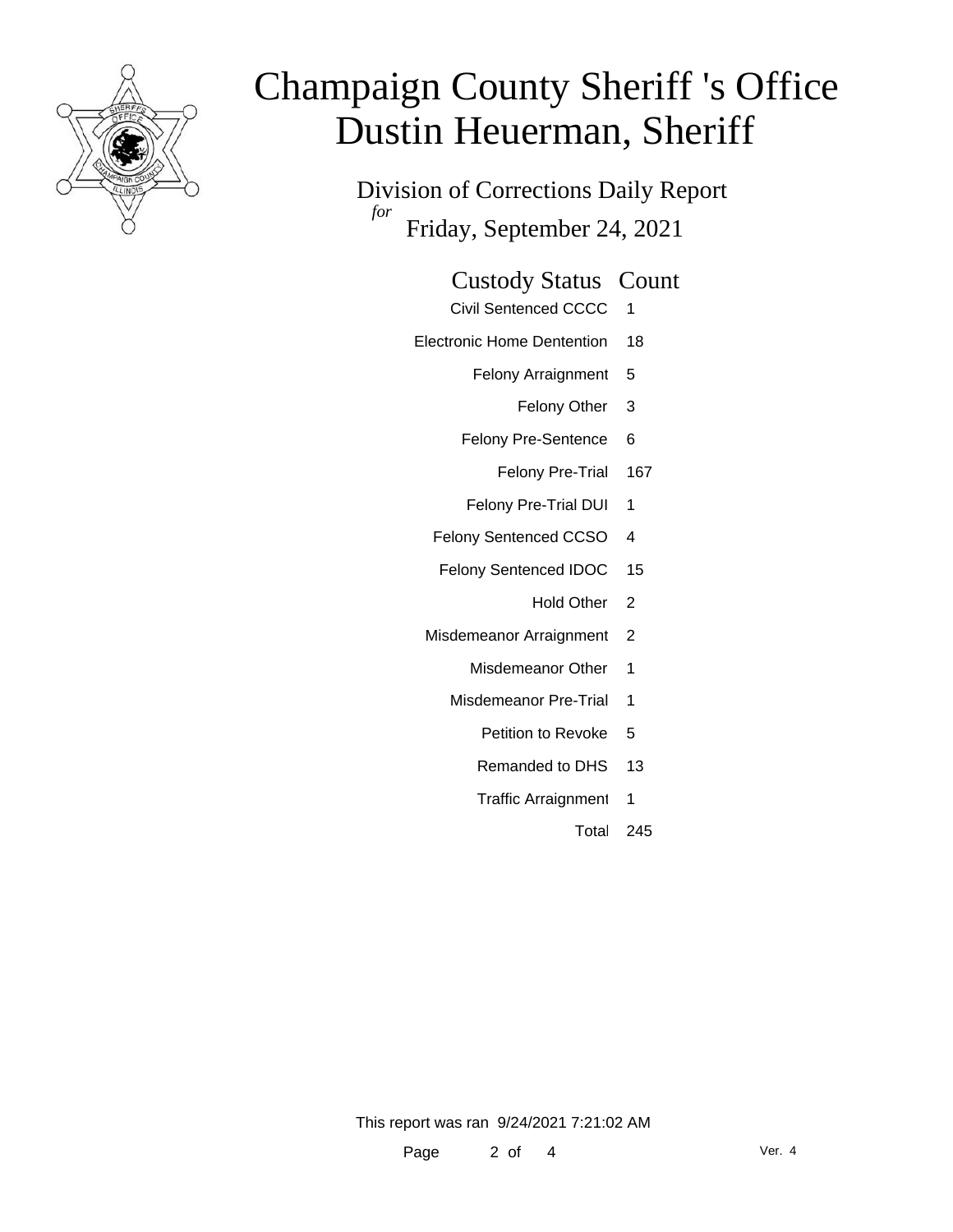

Division of Corrections Daily Report *for* Friday, September 24, 2021

## Inmates With Appointments

| Jailing Party Name              | Location    | Number of Records / Node |
|---------------------------------|-------------|--------------------------|
| <b>BRANDT, NICHOLAS MICHAEL</b> | Courtroom K | 1 / Satellite Jail       |
| <b>IRVIN, ROBERT HENRY</b>      | Courtroom A | 1 / Satellite Jail       |
| JACKSON, GERALD BERNARD, Junior | Courtroom K | 1 / Satellite Jail       |
| JAMES, DERISE ANTONIA           | Courtroom A | 1 / Satellite Jail       |
| LARSON, JEREMY RYAN             | Courtroom G | 1 / Downtown Jail        |
| MERRIFIELD, THEJUAN CORTEZ      | Courtroom K | 1 / Satellite Jail       |
| MERRIWEATHER, MARCUS TODD       | Courtroom K | 1 / Satellite Jail       |
| MUNDS, CHRISTOPHER DAVID        | Courtroom B | 1 / Downtown Jail        |
| PAGET, GREGORY LAMAR            | Courtroom A | 1 / Satellite Jail       |
| SMITH, GISELLE MARRIA           | Courtroom A | 1 / Satellite Jail       |
| TURNER, ROBERT EARL, Third      | Courtroom A | 1 / Out of Facility      |

### **Transfers**

| <b>BRADLEY, JACE RASHAD</b>        | <b>Surety Bond</b>       | Satellite Jail  |
|------------------------------------|--------------------------|-----------------|
| <b>CLARK, ZACHARY LEE</b>          | Book and Release         | Out of Facility |
| <b>GUNBY, TEVIN DEMONE</b>         | Posted Bond              | Satellite Jail  |
| JANNEY, ALEXIS NICOLE              | Posted Bond              | Satellite Jail  |
| LEE, BRYCE DALE                    | <b>Charges Dismissed</b> | Satellite Jail  |
| LEE, MATTHEW ROBERT                | Posted Bond              | Satellite Jail  |
| MILLER, JAMES THOMAS               | Book and Release         | Out of Facility |
| ROSS, AMBER DANELL                 | Posted Bond              | Satellite Jail  |
| SCHEURICH, DAVID EDWARD            | Book and Release         | Out of Facility |
| SOUTHWARD, JAMES WILLIAM,<br>Third | Book and Release         | Out of Facility |
| SPILLANE, JESSE JAMES              | Book and Release         | Out of Facility |
| TAYLOR-GWIN, JASMINE YVETT         | <b>Charges Dismissed</b> | Satellite Jail  |
| <b>WELCH, SEAN WILLIAM</b>         | Released to Other Agency | Satellite Jail  |

This report was ran 9/24/2021 7:21:02 AM